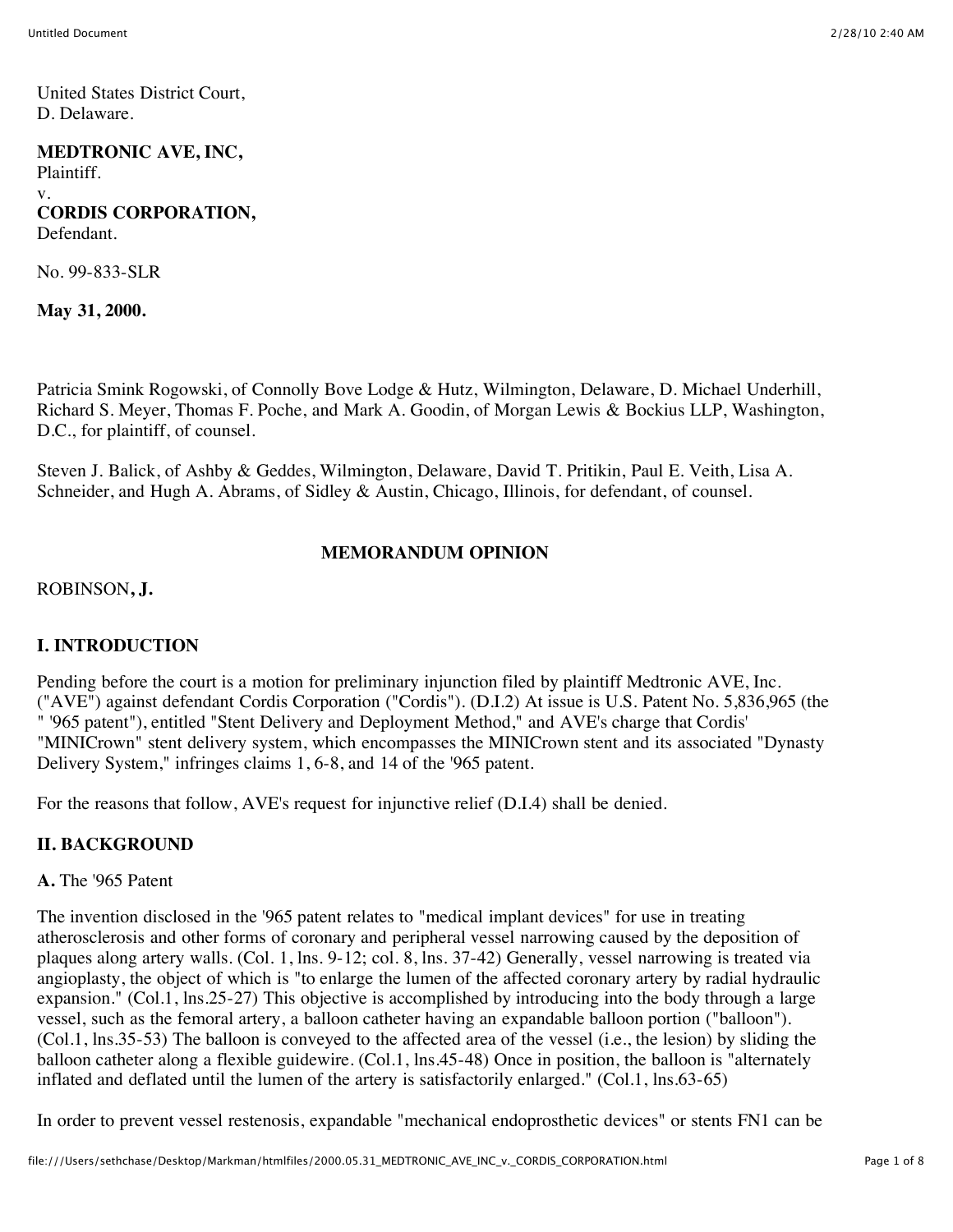used to mechanically keep the affected vessel open after completion of the angioplastic procedure. (Col.2, lns.9-11) These stents are compressed or "crimped" FN2 along the outside of a non-expanded balloon catheter and delivered along with the balloon to the affected area of the vessel. (Col.2, lns.24-28) Once the balloon segment of the catheter and the stent are positioned across the lesion, the balloon catheter is expanded "causing the length of the stent to contract and the diameter to expand. Depending on the materials used in construction of the stent, the stent maintains the new shape either through mechanical force or otherwise." (Col.1, lns.28-33)

FN1. Stents act as "scaffold-like devices that support the wall of previously narrowed portions of vessels, thereby keeping the vessels open and allowing body fluid (such as blood) to flow more freely." (D.I.5, para. 4)

FN2. Alternatively, some stent delivery systems retain the stent on the delivery catheter by employing a stent with "a small enough internal diameter to act as an interference fit with the outside diameter of the balloon catheter." (Col.2, lns.56-58)

By the time the '965 patent was filed, "significant difficulties ha[d] been encountered with deployment of known prior art stents." (Col.2, lns.49-50) These difficulties included maintaining positional stability of the stent on the balloon during delivery without use of an external sheath FN3 and achieving symmetrical expansion of the stent at deployment. (Col.3, lns.11-16) The stent delivery and deployment method of the '965 patent addresses these difficulties by providing "a frozen-in balloon in intimate contact with, and/or surrounding, a stent to assure stent attachment to the balloon, i.e., e [n]capsulation." (Col.3, lns.22-24)

FN3. Although the use of a removable sheath system protects the stent and provides a smooth surface for easier passage through the vessels, it increases the diameter of the delivery device thereby decreasing the device's ability to negotiate through narrow vasculature.

According to the specification, "[t]he frozen-in balloon form is achieved by encapsulating the stent so that the balloon may expand part way around the stent and adhere thereto." (Col.3, lns.29-32) "Adherence is required for encapsulation which includes both intimate contact between the stent and the balloon as well as contact where the balloon surrounds at least a portion of the stent." FN4 (Col.7, lns.12-15) In the preferred embodiment, encapsulation is achieved by

FN4. During the prosecution of the '965 patent, the applicants, who "desire[d] to maintain the record clear as to the meaning or scope of the term 'encapsulated'," responded to the Notice of Allowability, commenting that "it is considered to be clear that the term 'encapsulated' refers to a balloon which contacts at least a portion of the stent and at least partially conforms to said portion." (D.I.88, Exh. 3)

compressing the stent on the outside of the balloon, placing a sheath over the compressed stent to prevent expansion, and exposing the sheathed stent and balloon to an elevated temperature while pressurizing the balloon. The elevated temperature and pressurization causes the balloon to expand from below the stent to fill at least some of the spaces between the stent and the sheath. Following expansion and exposure to an elevated temperature, the balloon and stent are cooled while maintaining pressure in the balloon, so that the balloon profile will be "frozen around" (formed and somewhat adhered to) the stent. (Col.3, lns.33-44) The encapsulated stent assembly is advanced to the area to be treated within the vessel and the balloon is inflated, resulting in uniform and symmetric expansion of the inner diameter of the

encapsulated stent and the lumen of the vessel. (Col.7, ln.55-col.8, ln.13) Following expansion of the encapsulated stent, the balloon is deflated "so that it pulls away from the stent for removal." (Col.8, lns.20-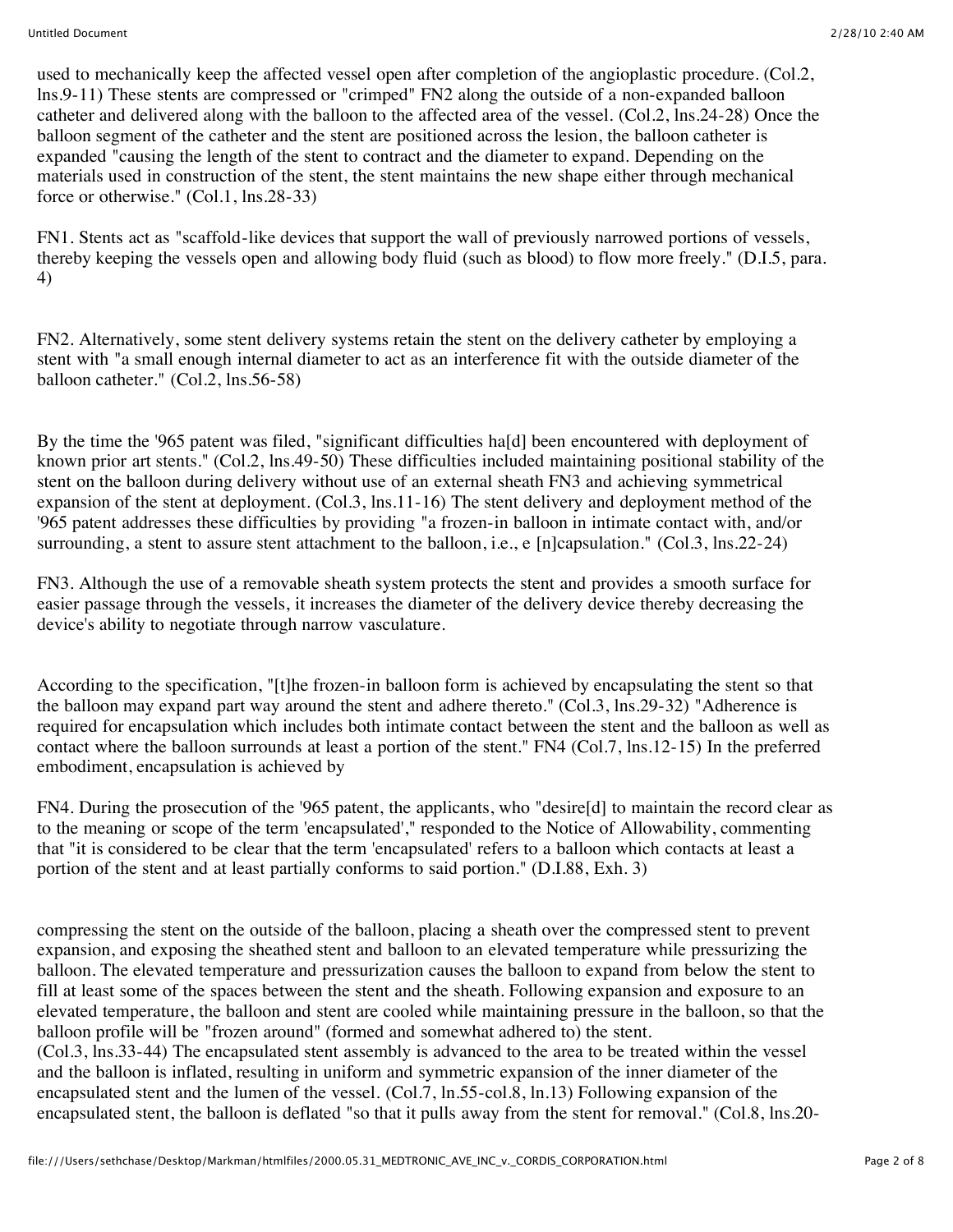22) The deflated balloon "does not retain the creases created by the heat setting balloon formation process." (Col.8, lns.24-25)

The '965 patent issued on November 17, 1998.FN5 At issue in the present litigation are apparatus claims 1 and 7-9 and method claims 6 and 14. Claim 1 of the '965 reads:

FN5. AVE received a Notice of Allowability of the '965 patent claims on March 1, 1998. (D.I.43, Exh. Q)

1. An endovascular support device for implantation in a vessel within the human body comprising: at least one compressible stent means mounted on a balloon of a balloon catheter; and

wherein said at least one compressible stent means is encapsulated by said balloon of said balloon catheter.

(Col.8, lns.56-61) Claim 7, and dependent claims 8 and 9, are directed to a delivery system. They read: 7. A delivery system for an endovascular support device comprising:

a balloon catheter having a catheter body and a balloon;

a means for selectively inflating and deflating said balloon;

at least one endovascular support device mounted on said balloon, said at least one endovascular support device having a first diameter for intraluminal delivery and a second expanded diameter for deployment in a vessel;

wherein said balloon at least partially surrounds at least a portion of said at least one endovascular support device thereby securing said at least one endovascular support device to said balloon for intraluminal delivery.

8. The delivery system according to claim 7 wherein the at least one endovascular support device is retained in indentations formed in said balloon.

9. The delivery system according to claim 7 wherein the balloon adheres to the at least one endovascular support device.

(Col.9, ln.25-col.10, ln.3) Method claim 6 provides:

6. A method for treating narrowing of vessels within humans comprising the steps of:

providing at least one endovascular support device;

mounting the at least one endovascular support device on a balloon of a balloon catheter;

anchoring the at least one endovascular support device to the balloon by encapsulation of the at least one endovascular support device by the balloon;

advancing the balloon catheter and the at least one encapsulated endovascular support device to an area to be treated within the vessels;

inflating the balloon of the balloon catheter to expand the at least one encapsulated endovascular support device within the area to be treated; and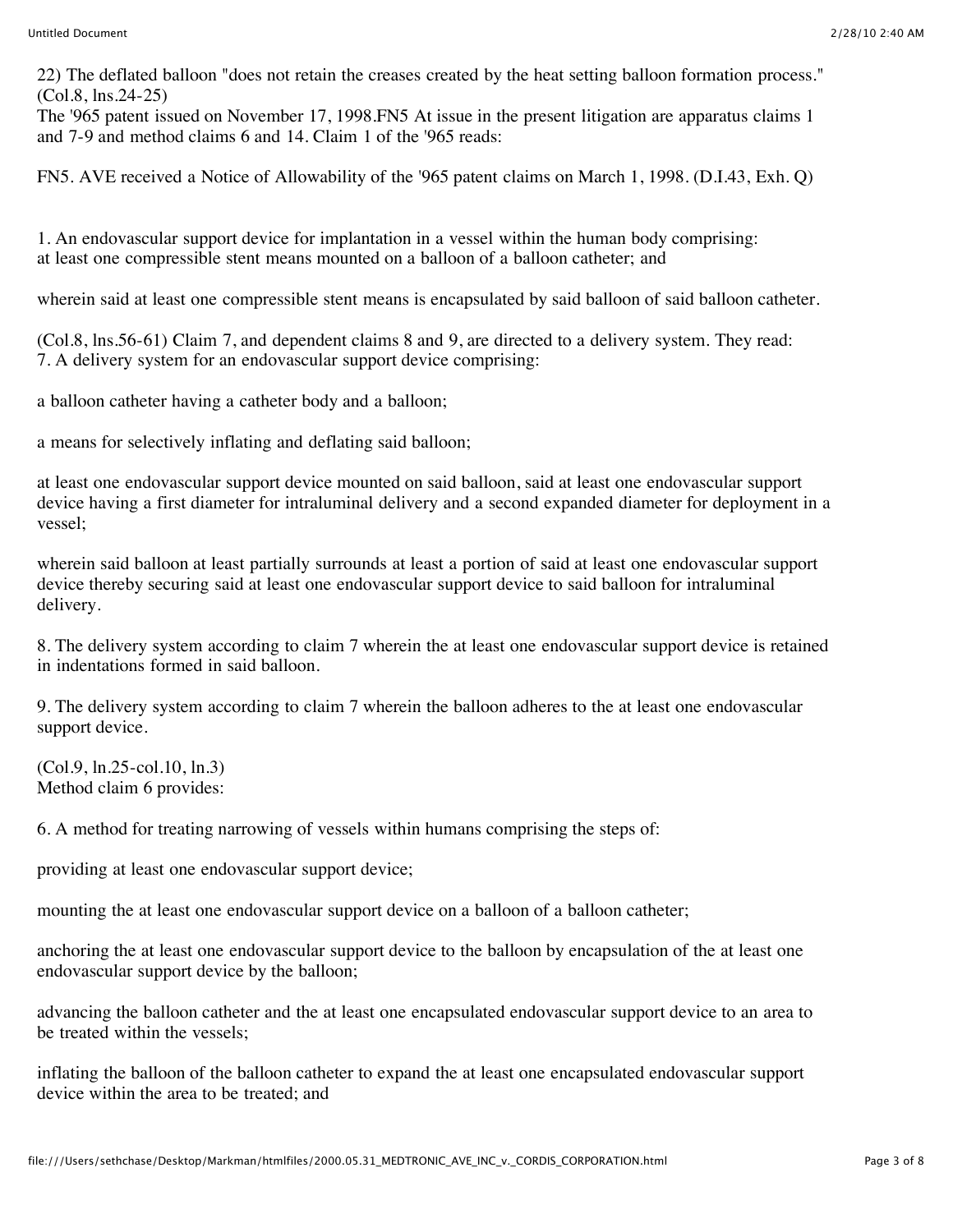deflating the balloon of the balloon catheter so that the balloon pulls away from the at least one endovascular support device.

(Col.9, lns.7-24) Likewise, claim 14 is directed to a method for treating narrowing of vessels. It reads

14. A method for treating narrowing of vessels within humans comprising the steps of:

introducing a stent delivery system into a vessel, the stent delivery system comprising at least one endovascular support device mounted on a balloon of a balloon catheter, the at least one endovas[c]ular support device anchored to the balloon by encapsulation of the at least one endovascular support device by the balloon;

advancing the stent delivery system to an area to be treated within the vessels;

inflating the balloon of the balloon catheter to expand the at least one encapsulated endovascular support device within the area to be treated; and

deflating the balloon of the balloon catheter so that the balloon pulls away from the at least one endovascular support device.

(Col.10, lns.21-38)

Following issuance of the '965 patent, AVE began promoting the "pillowing" technology disclosed therein as a unique feature of AVE's stent delivery systems. (D.I.6, para. 8)

### **B. The Small Vessel Stent Market**

Both Cordis and AVE compete in the small vessel (defined as less than 3.0 mm) stent market. Although the MINICrown stent was available abroad beginning in December 1998,FN6 Cordis did not enter the small vessel stent market in the United States until April 1999. In late April 1999, AVE became aware that Cordis' MINICrown stent delivery system employs "nesting" technology FN7 to secure the stent to the delivery balloon until its deploy. (D.I.6, para. 10)

FN6. Samples of the MINICrown stent on sale in Europe and "design history files" were supplied to AVE's counsel in April 1998 as part of ongoing litigation of another matter. (D.I.43, para. 27)

FN7. Although Cordis' promotional literature does not describe the "nesting" technology, the photographs illustrating the technology show balloon material protruding through the spaces of the stent structure and the stent resting in indentations in the balloon. (D.I.6, Exh. C)

Immediately after receiving FDA approval, on or about June 4, 1999, AVE launched commercially the S540 stent, which employs the "pillowing" technology. In mid July 1999,FN8 AVE tested the MINICrown stent and the associated delivery system, focusing on the manner in which the stent is secured to the balloon. (D.I.5, para.para. 22-27, Exhs.F-K) This testing confirmed that the MINICrown stent delivery system uses the "nesting" technology and that such technology involves retaining the stent to the balloon through the use of protrusions and indentations, i.e. the "nesting imprint." (D.I.5, para.para. 22-27, Exhs.F-K)

FN8. AVE contends that it had to wait to conduct this testing until the S540 was marketed because only then was it "able to swap S540 stent delivery systems for a sufficient quantity of MINICrown stent delivery systems to enable adequate testing." (D.I. 51 at 16 (citing Solar Dep. at 38))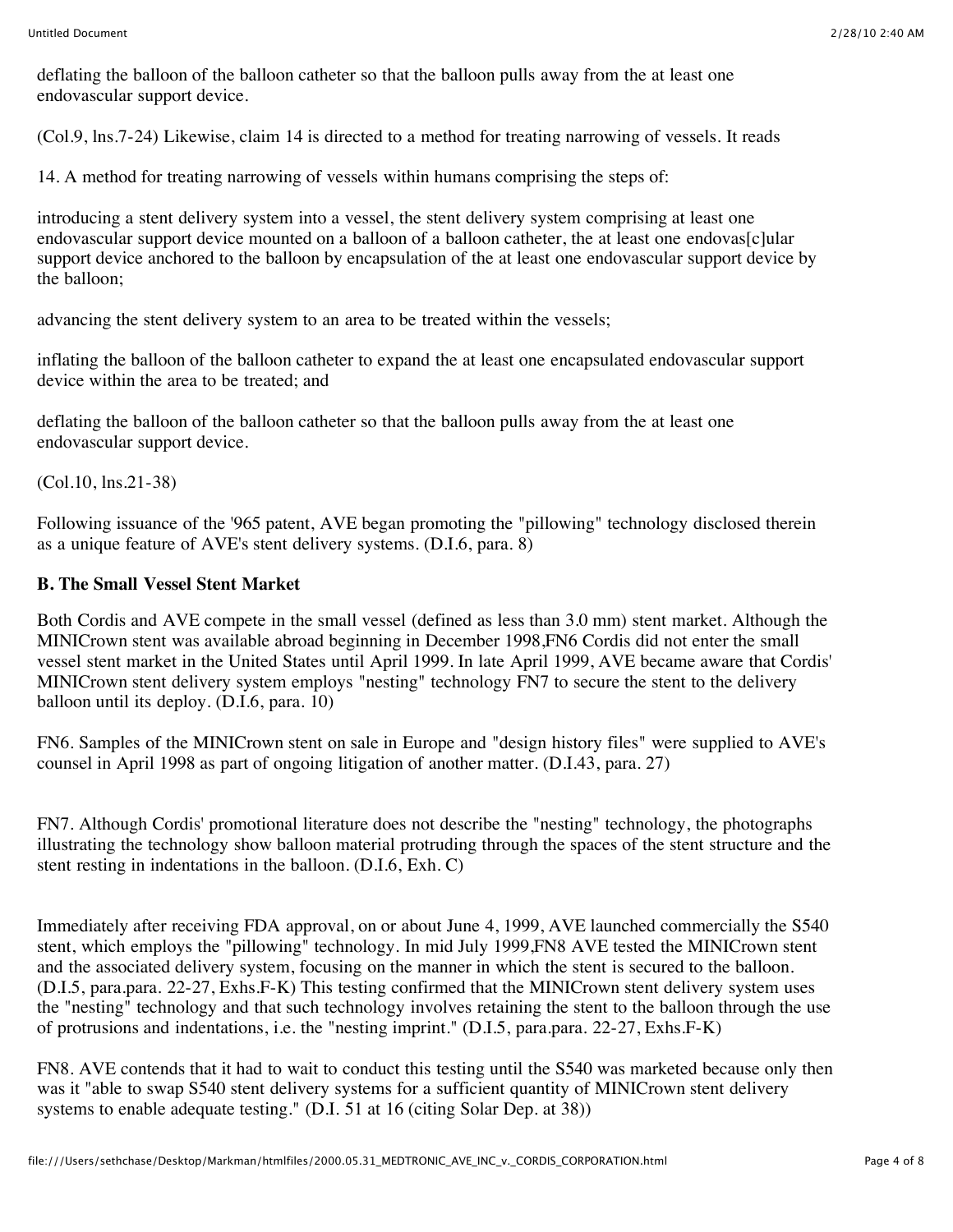Currently there are four stents in the small vessel stent market: AVE's S540; Cordis' MINICrown; Boston Scientific Corporation's 2.5 NIR; and Advance Cardiovascular Systems, Inc. and Guidant Corporation's 2.5 Duet. Neither of these latter stents employs the patented technology. By the end of December 1999, AVE through its sale of the S540 had "securely obtained the leadership position in the small vessel market" with a 47% market share. (D.I.10, Exhs.1, 3)

# **III. STANDARD OF REVIEW**

The framework for analyzing a request for injunctive relief at the preliminary stages of litigation rests upon two fundamental principles: a preliminary injunction constitutes extraordinary relief and the grant or denial of such relief is within the discretion of the court. *See generally,* Bell & Howell Document Management Prods. Co. v. Altek Sys., 132 F.3d 701, 704 (Fed.Cir.1997). These underpinnings are not absolute, however, and the court's discretion "must be measured against the standards governing the issuance of an injunction." Hybritech Inc. v. Abbot Labs., 849 F.2d 1446, 1451 (Fed.Cir.1988).

To obtain a preliminary injunction pursuant to 35 U.S.C. s. 283, a party must demonstrate that: 1) it has a reasonable likelihood of success on the merits; 2) it would suffer irreparable harm if the injunction were not granted; 3) the balance of relative hardships tips in its favor; and 4) an injunction would not have a negative impact on the public interest. *See id.*

These factors, taken individually, are not dispositive; rather, the district court must weigh and measure each factor against the other factors and against the form and magnitude of the relief requested.

*Id.*

# **IV. ANALYSIS**

## **A. Likelihood of Success**

It is AVE's burden to demonstrate that, if this controversy were to be tried, it would prevail in proving (by a preponderance of the evidence) that Cordis is infringing the '965 patent and Cordis would not successfully prove (by clear and convincing evidence) that the '965 patent is invalid. If AVE "clearly establishe[s] a likelihood of success, it [is] entitled to a rebuttable presumption that it would be irreparably harmed if a preliminary injunction were not to issue." Bell & Howell, 132 F.3d at 705.

# **1. Claim Construction**

As a threshold matter, it is the court's "power and obligation to construe as a matter of law the meaning of language used in the patent claim." Markman v. Westview Instruments, Inc., 52 F.3d 967, 979 (Fed.Cir.1995). At this stage of the proceedings, the parties have focused their contraventions on the term "encapsulation." FN9 Although it argued for an alternative interpretation in its briefing, at oral argument, Cordis indicated its willingness to accept for purposes of this motion AVE's proffered construction of the term. (D.I. 104 at 34) Thus, for purposes of the following analysis, the court shall construe "encapsulation" as requiring a balloon that is semi-permanently "frozen-in place" FN10 and in intimate contact with, and/or surrounding the stent, with portions of the balloon being forced into the spaces between the stent elements thereby forming protrusions and indentations in the balloon and securing the stent to the balloon.

FN9. It appears from the deposition testimony of AVE's expert, Dr. Ronald Jay Solar, that, with the possible exception of the "encapsulated" limitation, all of the remaining elements of the claims at issue are found in the prior art. (D.I. 88, Exh. 2 at 131-36)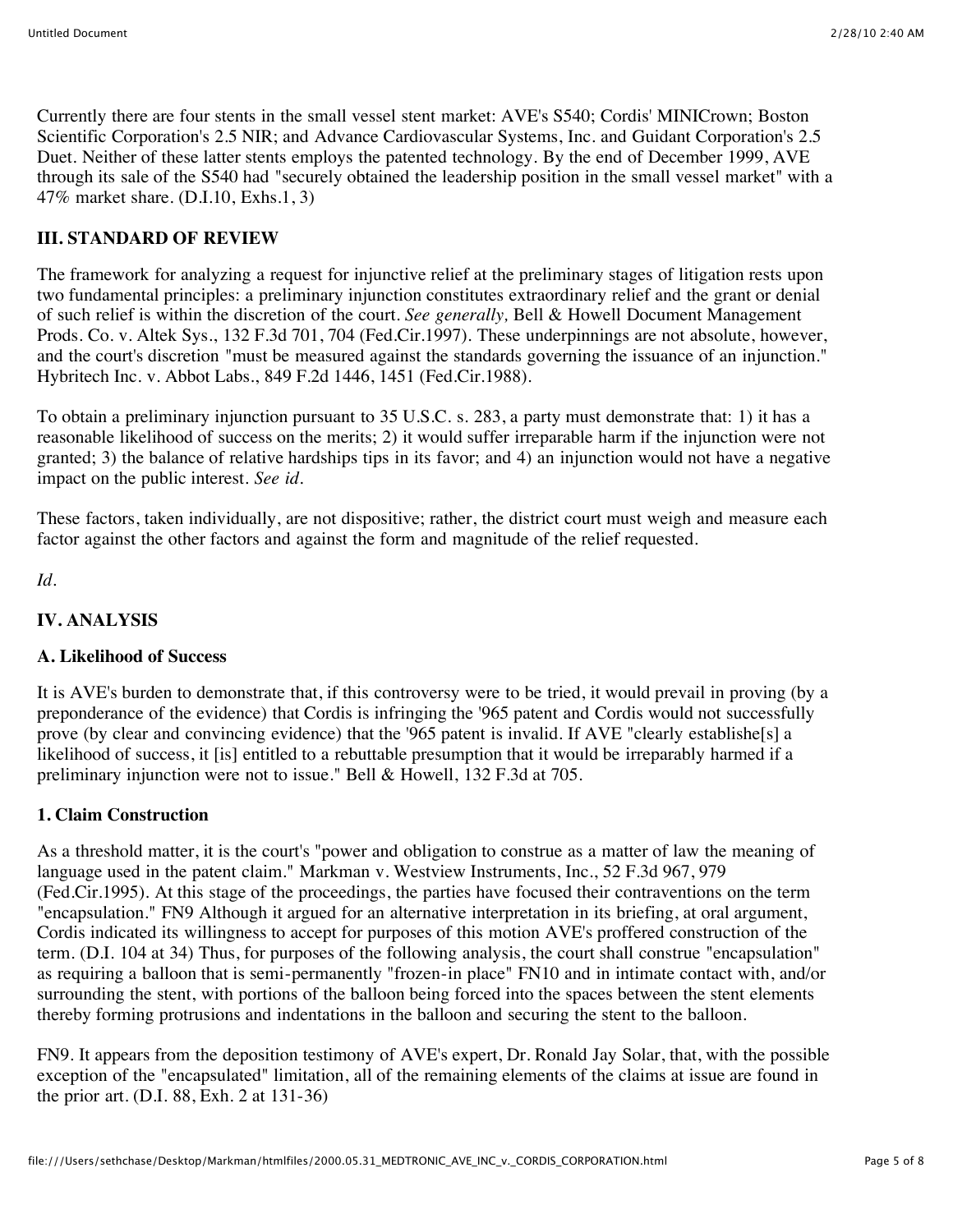FN10. AVE construes the term "frozen-in place" as requiring the shape of the balloon be "set" such that it retains its shape (mirroring the geometry of the stent) after the stent has been removed.

# **2. Validity**

Cordis challenges the validity of the '965 patent under various theories, including anticipation under 35 U.S.C. s. 102 and obviousness under 35 U.S.C. s. 103.

Anticipation is established if every element of a properly construed claim is present in a single prior art reference. *See* Glaverbel Societe Anonyme v. Northlake Mktg. & Supply, Inc., 45 F.3d 1550, 1554 (Fed.Cir.1995); *see also* PPG Indus., Inc. v. Guardian Indus. Corp., 75 F.3d 1558, 1566 (Fed.Cir.1996); Scripps Clinic & Research Found. v. Genentech, Inc., 927 F.2d 1565, 1576 (Fed.Cir.1991). "There must be no difference between the claimed invention and the reference disclosure, as viewed by a person of ordinary skill in the field of the invention." Scripps Clinic & Research Found., 927 F.2d at 1576.

In determining whether a patented invention is anticipated, the claims are read in the context of the patent specification in which they arise and in which the invention is described. If needed to impart clarity or avoid ambiguity, the prosecution history and the prior art may also be consulted in order to ascertain whether the patentee's invention is novel or was previously known to the art.

Glaverbel Societe Anonyme, 45 F.3d at 1554. Thus, the factual inquiry relevant to the anticipation analysis is whether a single prior art reference discloses every element of the challenged claim and enables one skilled in the art to make the anticipatory subject matter. *See, e.g.,* PPG Indus., Inc., 75 F.3d at 1566.

Included within the scope of the prior art at bar is the Gianturco-Roubin Flex-Stent coronary stent ("the Gianturco stent"), which was commercially marketed by Cook Incorporated ("Cook") as early as 1993.FN11 (D.I.88, para. 17) According to the training manual for this product,

FN11. The Gianturco stent is only one of many prior art stents asserted by Cordis.

this stent does not require a covering sheath to allow it to be inserted. This is because during its manufacture the stent coil is wrapped very tightly around the balloon; the coil actually embeds slightly into the balloon material, which prevents the stent from slipping on the balloon. The unexpanded balloon forms "shoulders" at both ends of the stent that also help prevent the unexpanded stent from slipping.

(D.I.88, Exh. 6) During a Circulatory System Devices Panel Meeting held by the FDA on May 11, 1992, Cook representatives indicated that the balloon partially surrounds the Gianturco stent "in order to minimize the stent coming off of the balloon catheter":

[T]he balloon is a little bit larger in diameter than the diameter of the folded stent.... [T]he stent actually imbeds itself into the folded balloon slightly.

If you look across the OD of the balloon there, you can see that the balloon material actually protrudes up between the wires a little way through the length of the stent. The forming process for the stent is actually completed on the balloon, so that it is not just a stent slipped on to a folded balloon, it is actually a complete system when it is finished.

(D.I.88, Exh. 8) Photographs of samples of the Gianturco stent FN12 taken with an optical microscope and/or a scanning electron microscope, demonstrate that the crimping process used to place the stent on the balloon forces the balloon into the recesses between the stent elements, causes indentations in the balloon, and results in "shoulders" at both ends of the stent. (D.I.88, Exhs.9-13) Optical and scanning electron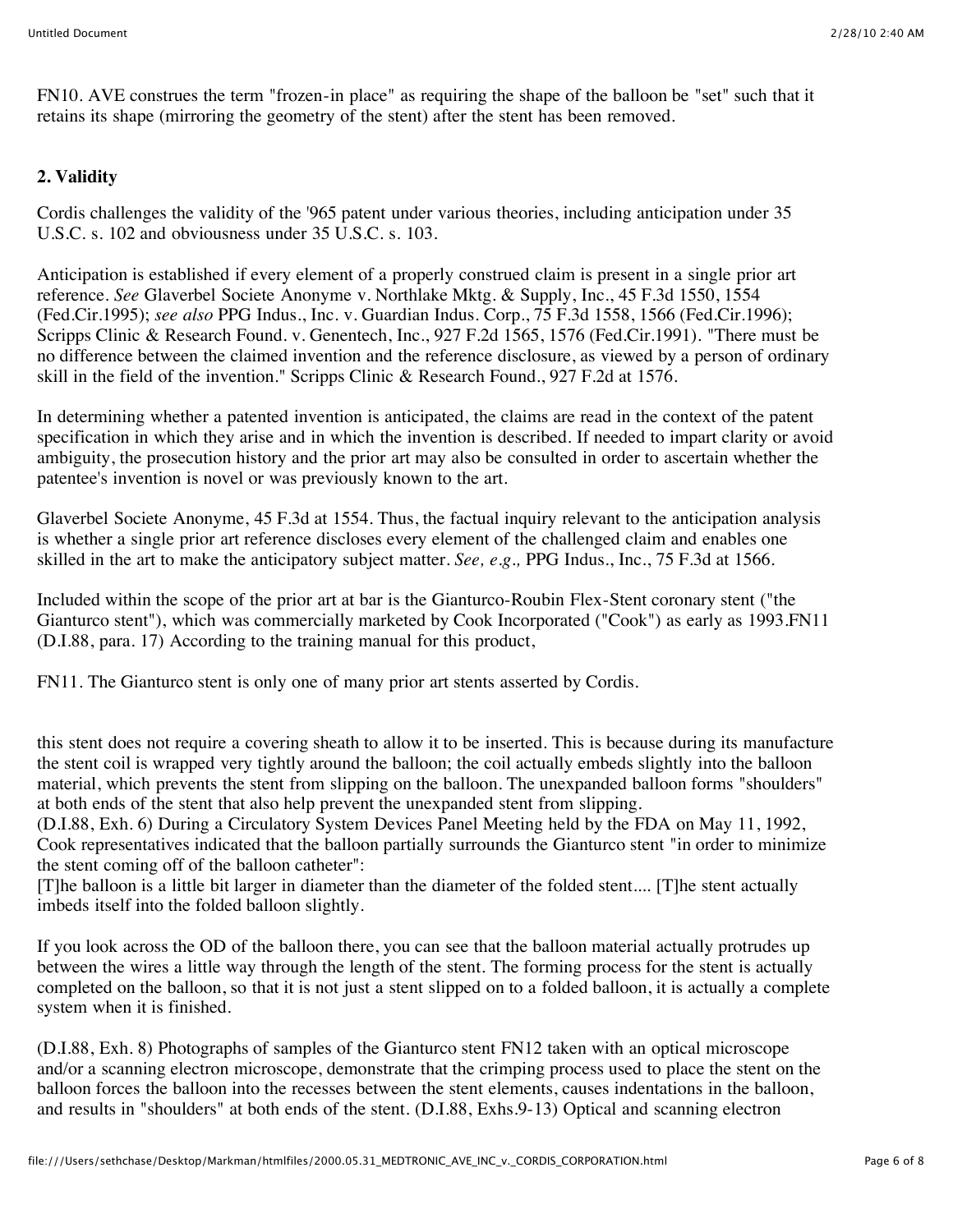microscope photographs of the balloon after removal of a Gianturco stent reveal that the indentations caused by the stent remain in the balloon after the stent's removal. (D.I.88, Exhs.17-18) Photographs of the prior art Johnson & Johnson Interventional Systems Palmaz-Schatz PS 153 expandable stent delivery system ("the PS 153 stent") reveal similar findings. (D.I.88, Exhs.14-15, 19)

FN12. Although AVE questioned whether these samples were manufactured using the process employed in the 1993-1994 time period, this issue was not further developed in the briefing or at oral argument. Therefore, the court will rely on Cook's representation to Cordis that the tested stents "were substantially manufactured in the same way as they were in 1993." (D.I.88, Exh. 25)

Neither the specification of the '965 patent nor the prosecution history explicitly dictates the extent to which the balloon must partially surround the stent in order for the stent to be considered "encapsulated." Moreover, neither party's expert indicated that one of ordinary skill in the art reading the '965 patent would interpret the claims as requiring the indentations in the balloon be of a specific depth to establish "encapsulation." In fact, Dr. Solar opined that "[t]here's no requirement for depth. It's more or less that [the balloon] fills the spaces between the stent elements. So depending on the stent design you will get different imprints, different types of indentations." (D.I. 88, Exh. 2 at 67) AVE's proffered interpretation of "encapsulation" sets forth no requirement in this regard, mandating only that the protrusions and indentations be such that the stent is "secured" to the balloon. The court concludes, therefore, that AVE has not carried its burden of persuasion that it could withstand a challenge to the validity of the '965 patent in light of either the prior art Gianturco or the PS 153 stent.FN13

FN13. Given this finding, the court will not address the s. 103 challenge or AVE's assertion that the '965 patent is infringed by the MINICrown stent delivery system.

## **B. Irreparable Injury**

The second factor the court must consider in determining whether to grant injunctive relief is the extent to which AVE will suffer irreparable injury if such relief is denied. Since AVE did not make a clear showing of validity, it is not entitled to a rebuttable presumption that it will be irreparably harmed if an injunction does not issue. This is particularly so given the presence of non-infringing alternatives in the market and AVE's failure to offer proof establishing that it is the "pillowing" technology disclosed in the '965 patent that drives the sales of its S540 stent. Nevertheless, the court recognizes that AVE will suffer some adverse consequences if Cordis is allowed to continue its sale of the MINICrown stent delivery system. For instance, AVE will experience some loss in sales of its S540 stent delivery system and accessory products as well as loss in market share. In addition, it will experience some degree of damage to its reputation as a technology innovator and its identity as the only manufacturer providing the "pillowing" technology and the goodwill associated with such identification. To a large extent, however, such economic harms are compensable by money damages.

AVE's delay in seeking a preliminary injunction does not preclude a finding of irreparable injury. While "outrageous, unreasonable, and inexcusable delay" bars all claims for relief, less egregious delay bars claims for past infringement, not for prospective injunctive relief. University of Pittsburgh v. Champion Products, Inc., 686 F.2d 1040, 1044-46 (3d Cir.1982); *see* W.L. Gore & Assocs., Inc. v. Totes Inc., 788 F.Supp. 800, 812 n. 19 (D.Del.1992). Although the court might question AVE's timing, the delay at issue is not sufficient to negate on its face irreparable injury. Nonetheless, the court concludes that Cordis can compensate AVE for any economic harm that might occur due to the continued sale of the MINICrown stent delivery system by money damages should AVE prevail at trial.

AVE having failed to establish either likelihood of success on the merits or irreparable harm, the court need not make a finding with respect to the remaining two factors in the injunctive relief analysis-balance of the